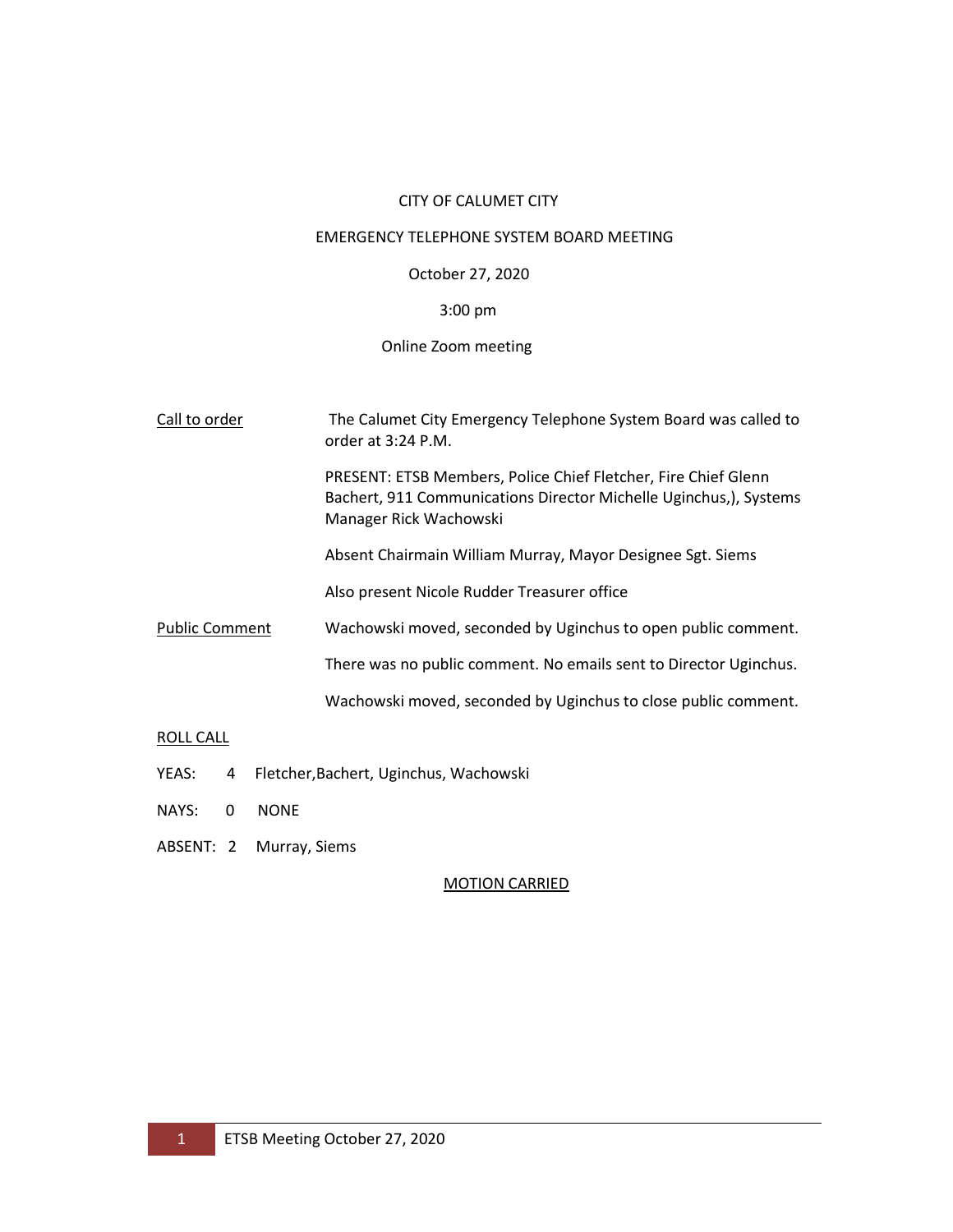Approved Minutes Fletcher moved, seconded by Wachowski, to approve minutes of 9/22/2020.

#### ROLL CALL

- YEAS: 4 Fletcher,Bachert, Uginchus, Wachowski
- NAYS: 0 NONE
- ABSENT: 2 Murray, Siems

#### MOTION CARRIED

#### Old Business

NG9-1-1 Grant GIS managed services Uginchus advised that Motorola is the only company who can do the upgrades for the mapping. Bachert advised to have motion put on City Council to approve due to amount being \$28,900 with Motorola being the only company able to perform the upgrades. Uginchus advised would handle.

#### New Business

Endeavor proposal for virtual server install for GIS Mapping. Uginchus advised the miscommunication with Motorola and herself when getting proposal for grant. Endeavor can install virtual server to run the GIS mapping. Uginchus advised would see if could amend grant to have reimbursed.

Renewal of Frontline Quality assurance software (\$1,500.00) Uginchus advised this is the software used for Telecommunicator reviews.

Motion to renew Frontline Quality assurance software

Motion by Wachowski, seconded by Fletcher

#### ROLL CALL

- YEAS: 4 Fletcher,Bachert, Uginchus, Wachowski
- NAYS: 0 NONE
- ABSENT: 2 Murray, Siems

#### MOTION CARRIED

## Treasurer's Report Nicole Rudder was present from the Treasurer's office.